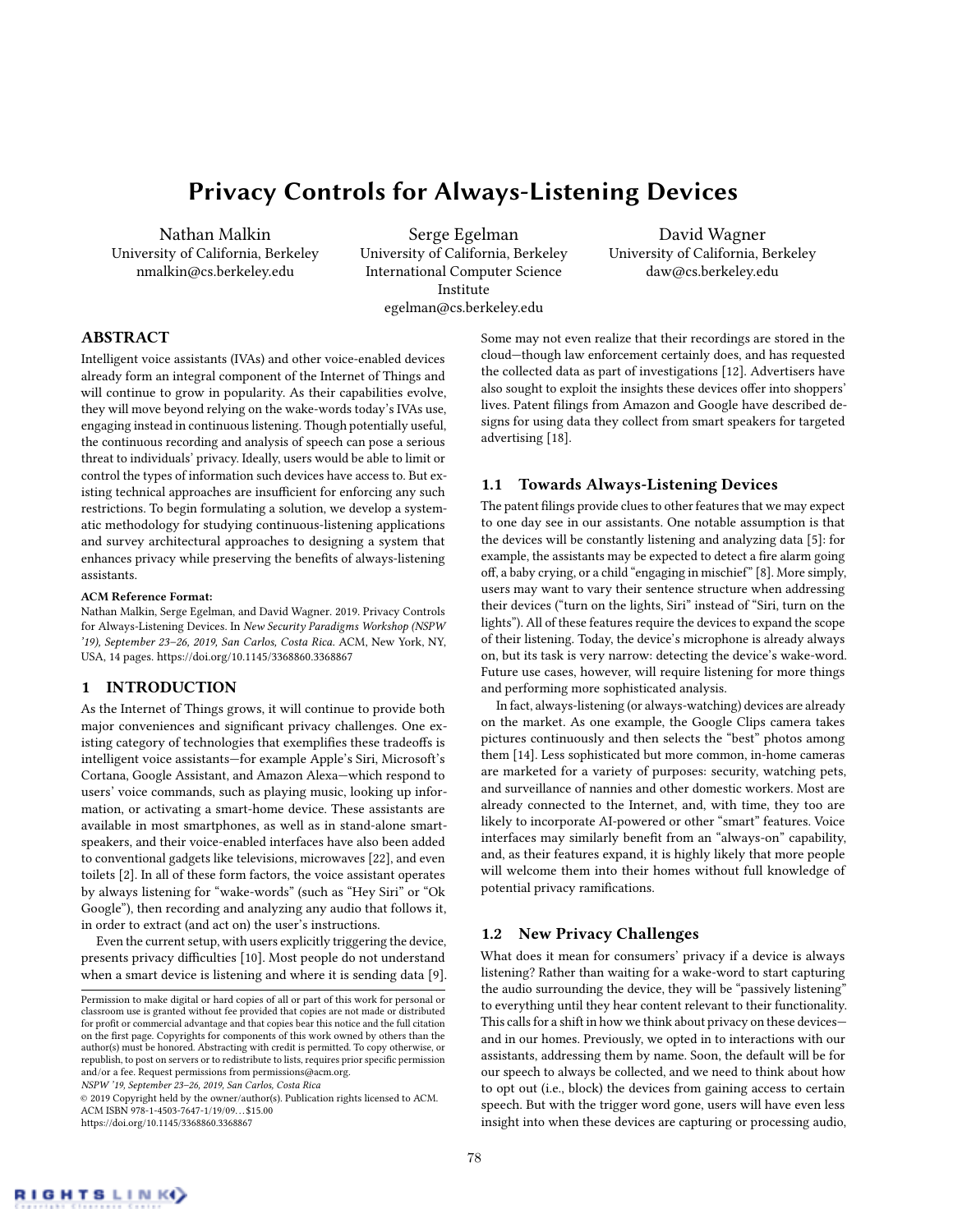significantly increasing the chances of a device capturing audio in unexpected—and potentially privacy-invasive—circumstances.

Lack of transparency will not be the only privacy issue for future passive listening devices. Depending on where in the home they are located, they can listen in on different conversations with varying degrees of sensitivity. Based on what they hear, they will be able to infer highly private and intimate details about our lives. This further raises difficult questions of whether this data is stored and who has the opportunity to review it. Compounding the challenges, multiple people could be involved in a conversation, each with different privacy expectations and preferences. Many, due to their status in the household, may lack any administrative access or accounts with the service. Some, like visitors, might not even know about the device's presence. Meanwhile, as assistant-enabled devices become smaller and more ubiquitous, their form factor and hardware limitations will make privacy indicators and feedback cues less feasible.

The picture is further complicated by the ecosystem that will surround these devices. We envision the ecosystem following the path of smartphones, where manufacturers will serve as a mediator (like the Android and iOS operating systems do) for a multitude of third-party applications. These apps will provide narrowly defined functionality, such as calendaring, ride sharing, etc. Some voice assistants already support third-party functionality (e.g., "skills" for Alexa), and are actively promoting their platform to developers.

What will the privacy protections be when these devices shift to passive listening and start sharing audio with third parties? Will the third parties also get full access to all audio from within our homes? Because of liability and reputational concerns, platforms themselves will likely want to impose restrictions on the data third parties collect. The question—and challenge—is, how? How can a passively-listening device identify when it should or should not be listening? How can a person specify which conversations are fair game for an app and which are private? Can a conversation be appropriate for one app while being inappropriate for another?

Answering these questions requires new approaches for both privacy and security. While existing paradigms—from capabilityinspired permission systems to access control—present a full spectrum of options, they are by and large inadequate for the problems posed by passively-listening devices. Granting a "microphone permission" to Siri or Alexa does nothing to limit what it might hear and how it will use the data. Instead, we argue that privacy controls must make use of the content of communication rather than metadata about it. These would expand on the capabilities of existing permission systems, which do not examine data directly, but rely on metadata about it to determine if flows are appropriate. However, these methods may have only limited applicability to speech controls, since conversations may have identical attributes, differing only in their content.

In this paper, we begin to explore the design space for possible solutions to the problem of privacy for always-listening devices. We first describe how passive listening applications might work, and provide examples, in order to create a clear picture of the problem we are trying to solve. We then enumerate several potential approaches for ensuring end-users' privacy when interacting with passive listening apps and discuss the trade-offs of these approaches. We also examine how the different approaches can be evaluated

and compared. Taken in concert, we hope that our work represents a first step towards a future where-though our devices might inevitably be always listening to us—they are able to respect our privacy wishes in the process.

#### 2 SCOPE & ASSUMPTIONS

Trying to impose limits on the behaviors of an always-listening device inevitably raises questions of trust. Suppose we develop a "permission system" for always-listening devices. Where should it run? Is it external to the smart speaker? If so, who will operate it? Why are they to be trusted? How will it stay up-to-date? How will it work when the voice assistant takes other form factors? Alternately, the privacy controls may be built in to the device itself. But can the platforms really be trusted to police themselves?

These problems are vast and complex; to make progress in this space, we begin by defining a threat model where the smart speakers themselves are trusted, as are the platforms that operate them. These platforms, however, are open to third-party applications, and these are the ones from whom we want to protect users' privacy.

In other words, under our threat model, the manufacturers and their software are fully trusted with all audio their devices may overhear. This does not mean these platforms are incapable of violating users' privacy; indeed, there are a multitude of ways for them to do this, either for their own purposes (e.g., selling information about users) or for others (for example, state-sanctioned backdoors or surveillance). Yet, in trying to define a trusted computing base, the line must be drawn somewhere, and the hardware manufacturer is a reasonable place to start. We hope that eventually these assumptions can be relaxed, but for now, we will trust the hardware and its operating system, including any first-party functionality, and assume that they can safely hear everything that happens around the device.

Whom *don't* we trust, then? We believe that, as they are today, assistant platforms will be open to third-party developers, who will create apps that provide certain functionality which requires an always-listening smart speaker. If such an app were a standalone device, it would receive all audio from the microphone—24/7—and if it happened to be malicious, it would use that audio towards some nefarious ends. Our goal is to develop a system that can prevent this sort of abuse by enforcing limits on the audio an always-listening app may access.

We believe this is a realistic and practical threat model. First, it matches how existing ecosystems have developed, for example, mobile operating systems rely on central app stores to offer third-party-provided functionality. This also matches how existing voice assistants have positioned themselves: both Amazon and Google already allow third-party "skills" for their voice assistant and encourage their creation by, for example, offering hundreds of thousands of dollars in prizes to developers [6].

Overall, this architecture is likely to be more beneficial to privacy, as there is a single trusted party controlling the microphone. The alternative is for each "smart" device to have its own microphone and custom logic about when it listens and how it reacts. This means that each device would be responsible for privacy on its own. As we know from the sad state of IoT security, this may not be ideal.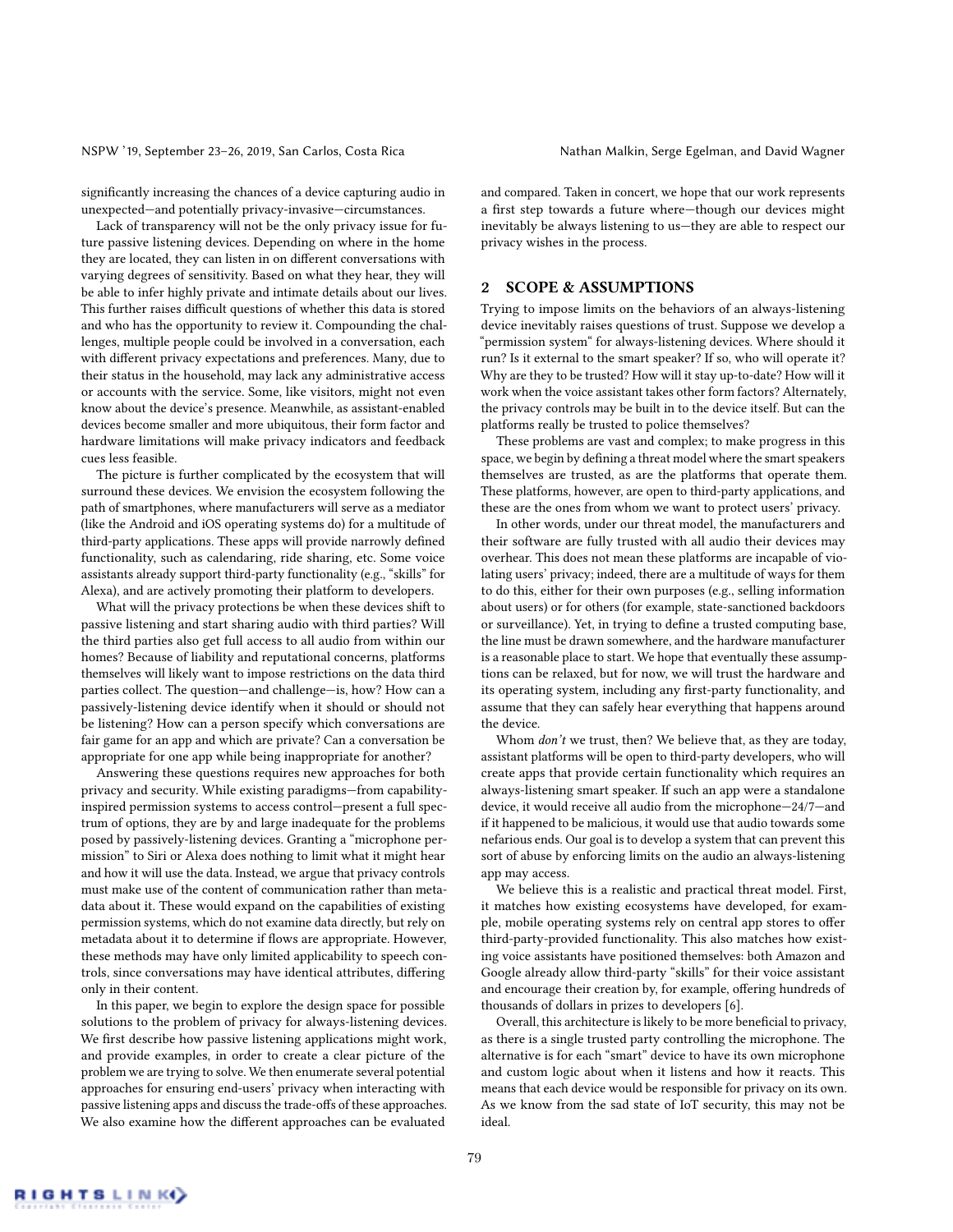Some further simplifying assumptions that we will make—in the interest of making the scope of the problem more manageable is assuming that the passive-listening devices in question will be targeted at consumers (rather than businesses), located in a home environment, and fixed (rather than portable). However, we note that passive listening in the workplace presents its own interesting set of challenges, from both a technical and security perspective, some of which have begun to be explored in the literature [11].

#### 3 CURRENT VOICE ASSISTANTS

Smart speakers with passive listening apps are unlikely to just show up, in the near future, in industry showrooms and on store shelves. The technology, and specifically the current state of natural language processing, is simply not ready yet, though it is advancing rapidly. Consequently, we may reasonably expect a relatively gradual progression in functionality from today's intelligent voice assistants to those with more passive capabilities. As such, it may be useful to review the current behavior of voice assistants and smart speakers, as a sort of baseline for any future developments.

Large numbers of people have embraced smart speakers and other intelligent voice assistants: reports suggest that 86 million smart speakers were sold in 2018 alone [21]. Intelligent voice assistants come embedded in a variety of devices: smart speakers and displays (e.g., Amazon's Echo and Echo Show), laptops, smartphones, smart plugs, and many other consumer electronics [2, 22]. Regardless of the specific form factor, these share two things in common: an always-on microphone and an Internet connection.

An on-device speech model has been pre-trained to identify the assistant's wake-word among the ambient sounds. When the wakeword has been recognized, the device records the subsequent audio until a pause in speech or a timeout has been reached. The speech is then sent to the assistant's web servers, where it is processed, analyzed, and the requested action (if understood) is triggered.

The exact processing pipeline used by popular IVAs remains proprietary, but common steps include automatic transcription (going from speech to text), domain detection (understanding the general type of query; e.g., it is about travel), intent detection (recognizing the user's specific goal; e.g., booking tickets), and slot filling (inferring the parameters of the query; e.g., destination and date for the tickets). These steps may not necessarily happen sequentially; feedback from later stages (such as slot filling) may result in updates, for example, to the understanding of the intent. Alternately, the stages may happen all at once, with a single model trained to perform domain detection as well as slot filling [15].

In addition to one-shot interactions (a request or query followed by a response), IVAs have also started introducing more complex interactions. Some may keep a small amount of state [16]: for example, after inquiring about an artist, a user can ask "when were they born?" without naming the person again. IVAs can also engage in rudimentary dialogue, usually asking for confirmation or follow-up questions. Notably from a privacy perspective, when a follow-up question is asked, the microphone "opens" (i.e., starts recording) directly, without hearing a wake-word.

The audio, its inferred transcript, and the assistant's response are stored by the companies indefinitely by default. Users are able to review these interactions and delete them, though many do not know

about these capabilities [10]. Besides this, the only privacy control available on a device is a physical mute button or switch. This is typically available on smart speakers, but fewer other assistant-enabled devices.

*Third parties and their capabilities.* The major voice assistants today allow third-party developers to provide additional functionality for the voice assistants. These are called "skills" for Alexa and "Actions" for Google. To implement this functionality, developers are provided with a declarative API, which they use to list and provide examples of the intents their app fulfills and the slots (parameters) they expect to fill. Most often, users must invoke a skill directly, e.g., "Alexa, tell SmartHome App to turn on the lights." However, certain skills may be invoked automatically, without the user uttering their name, if the platform detects a user's intent as matching the one implemented by the app [3]. When an app is invoked, it is provided with the parsed data as well as a transcript of the original utterance. At present, third party apps for both Amazon and Google do not get access to the underlying audio for their requests.

*Privacy and security challenges.* Existing smart speakers pose privacy problems along a variety of dimensions. The device must be trusted to only listen for its wake-word (and record only after it is said) and not the rest of the time. Even if it does this faithfully, accidental activations can occur, often without the user's knowledge; in some cases, this has even led to entire conversations being shared with third parties [17]. Adopting our paper's threat model (i.e., focusing only on the risks of third-party apps), possible attacks include "skill squatting" [7] (malicious apps impersonating legitimate ones by adopting similarly-sounding names). Skills where the assistant automatically selects the appropriate app based on the request ("ok Google, hail me a cab") may also be targeted by attackers for impersonation. Such attacks, as well as the information targeted by attackers and their motivation, may carry over to always-listening apps as well.

#### 4 APP CAPABILITIES AND DESIGNS

Our goal is to envision privacy solutions for passive listening apps, but none exist today which could be analyzed for their properties and capabilities. Therefore, as a first step, we will define what these capabilities may be. Understanding the variety of designs and use cases for these apps will help us ensure that any proposed solutions are able to address the full spectrum of features these apps may develop.

#### 4.1 What Functionality Will Apps Provide?

Since we are discussing technology that is largely hypothetical, we can only speculate on the needs developers may seek to address. We have come up with examples that—while far from exhaustive—are plausible and representative of the potential use cases. Appendix A lists a range of sample apps, along with utterances or conversations that may trigger them. Some examples include:

- A calendaring app, which picks up on plans you make and adds them to your calendar automatically
- A foreign language learning tool, which can help when you're speaking a foreign language by correcting mistakes or suggesting vocabulary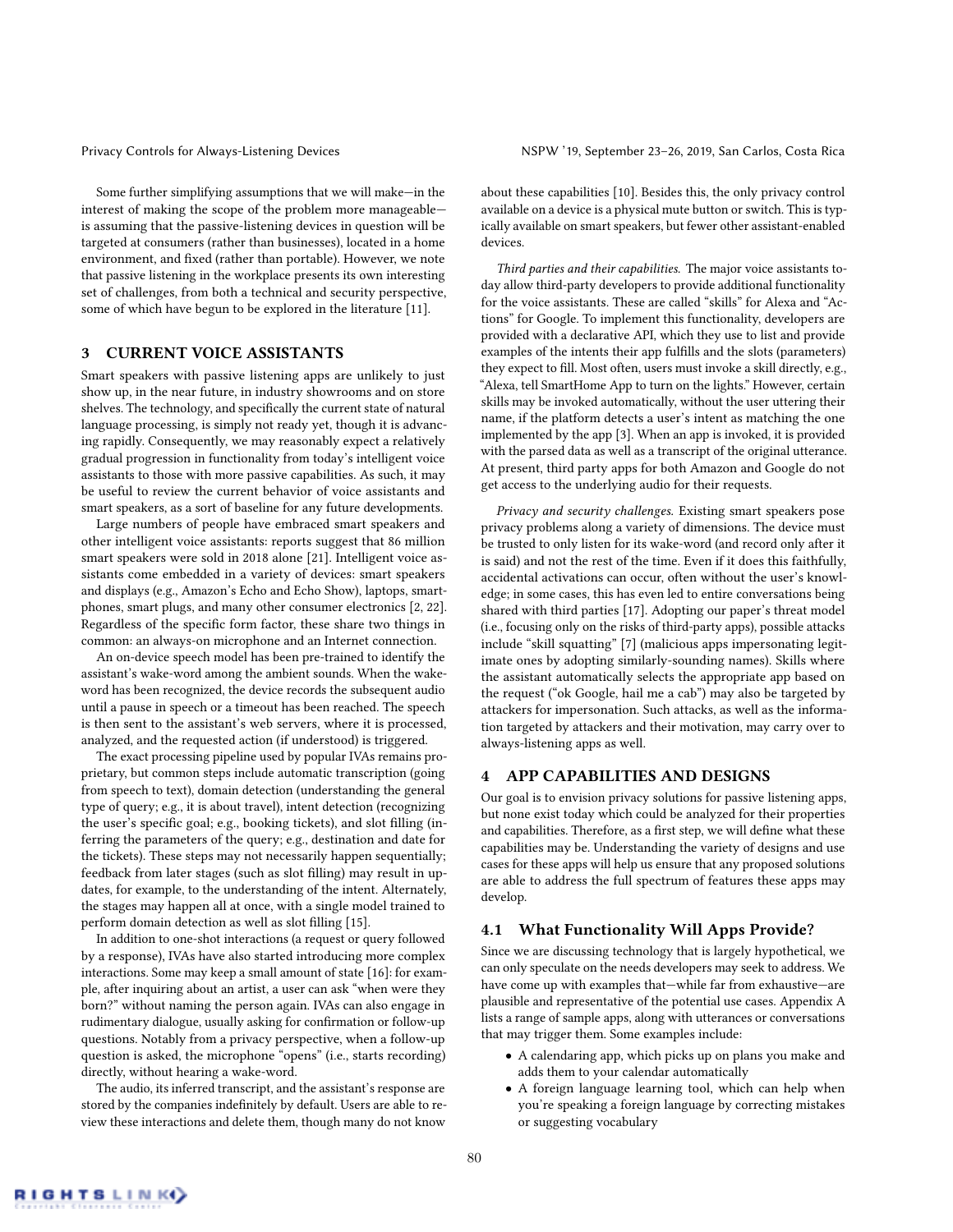- A "swear jar" to keep track of how many times you say undesirable words
- A kitchen helper, which can keep track of ingredients and answer questions about recipes
- "Artificial memory" that saves and organizes information (such as names and birthdays) mentioned in a conversation for easier recall
- A baby monitor can alert you to when your child is crying (or, when they grow older, if they're fighting with a sibling)
- A music DJ, which adjusts the music in the room based on the mood of the party (as inferred from the conversations)

#### 4.2 What Audio Do Apps Need to Provide?

The examples above represent a range of use cases for alwayslistening apps. What audio would each of them want to capture to provide the necessary features? This depends on an app's specific functionality, of course, but more generally on:

- (1) How are apps invoked?
- (2) How do apps interact with users?

*4.2.1 How are apps invoked?* Techniques can range from today's direct invocations via wake-words to fully-passive listening.

*Direct address with wake-word.* This is the way assistants and their skills are triggered today; for example, "Mycroft, turn on the lights." While we expect this to remain the most popular way of invoking apps, existing paradigms may offer sufficient privacy protections. In particular, the fact that users are directly naming the app they want to summon means privacy violations are likely to happen only in the event of accidental invocations.

*Flexible trigger-word invocation.* A variant of the wake-word approach is allowing users to construct more natural-sounding queries where the trigger word need not be the first word in the sentence: "can you turn on the lights, please, Alexa?" While the addressee is still semantically clear, identifying it requires more sophisticated analysis.

*Call to action without trigger word.* A variant of the familiar app invocation may happen when a user issues a call to action that is not preceded by a trigger word. For example, instead of saying, "Computer, louder" or "Computer, pause" the user may want to simply say "louder" or "pause."

*Purely passive (just listening).* Apps may listen for speech that is not directed at them, but may still be relevant to their functionality. (We refer to these as "passive-listening apps," in contrast to the broader category of always-listening apps, which may use any of the other invocation modes.) For example, they could keep track of the conversation to have context if they are eventually invoked (e.g., knowing which song people are discussing when they decide to request information about the artist), or they could take actions silently (e.g., making a note that the household is out of milk based on someone's comment, without speaking up and interrupting the conversation). Compared to other invocation modes, the relevant speech here may be longer, have fewer keywords, more ambiguous grammatical structures, and require more context.

*4.2.2 How do apps interact with users?* Another important variable to consider is the kind of feedback apps provide to users: do they respond immediately or take an action in the background? This design decision has import implications for the user's acceptability to detect an accidental or privacy-violating invocation.

*Provide immediate responses.* This is how today's voice assistants behave. This provides an opportunity for immediate feedback (audio or visual) that a particular skill was invoked.

*Engage in dialog with the user.* In addition to providing an immediate response, the app may ask for confirmation or clarifying questions. This has the privacy advantage of providing immediate feedback, but is technically challenging, as the app must maintain state and context.

From a privacy perspective, the implication of this interaction mode is that the system has to not only detect the initial invocation, but understand whether any follow-up utterances are directed at the app. (This is another classification problem that malicious apps could try to exploit.)

*Background action or no response.* In this mode, the app does nothing, or performs an action through a channel that is not the system itself. Conversely from the previous mode, this might have challenges as far as feedback is concerned, especially in combination with the passive listening (non-)invocation mode.

#### 4.3 How Are New Apps Installed?

Other considerations in the design space include whether apps are installed through a visual interface or by talking to the device. The latter case presents additional challenges, as it significantly limits the channels for presenting information to the user, such as a privacy notice or any additional information about the app.

#### 4.4 Legal and Ethical Considerations

Always-listening devices raise a host of legal and ethical issues. This paper does not aim to explore these exhaustively, nor resolve them; we encourage other scholars to take up these questions. Here, we provide a sampling of the issues that will need to be addressed.

*GDPR and other privacy laws.* The European General Data Protection Regulation (GDPR) contains a number of provisions that may affect the deployment of always-listening devices. How do requirements like data minimization and limitations on storage interact with the smart speaker's need to hear and analyze all audio around it? Can the device be transparent about what it heard without creating a conversation log that may run afoul of further regulations (and may make many users uncomfortable)? What additional liabilities are added by other privacy laws, like the "Right to Be Forgotten"?

*Wiretap laws.* The United States currently lacks comprehensive privacy legislation like Europe's GDPR (though some narrowly targeted laws, like COPPA, the Children's Online Privacy Protection Act may still be applicable). However, a number of individual states have laws against wiretapping, requiring all parties to consent if their conversation is to be recorded. (Remaining states are single-party consent states, where only one party needs to provide consent.) How does an always-listening device collect consent?

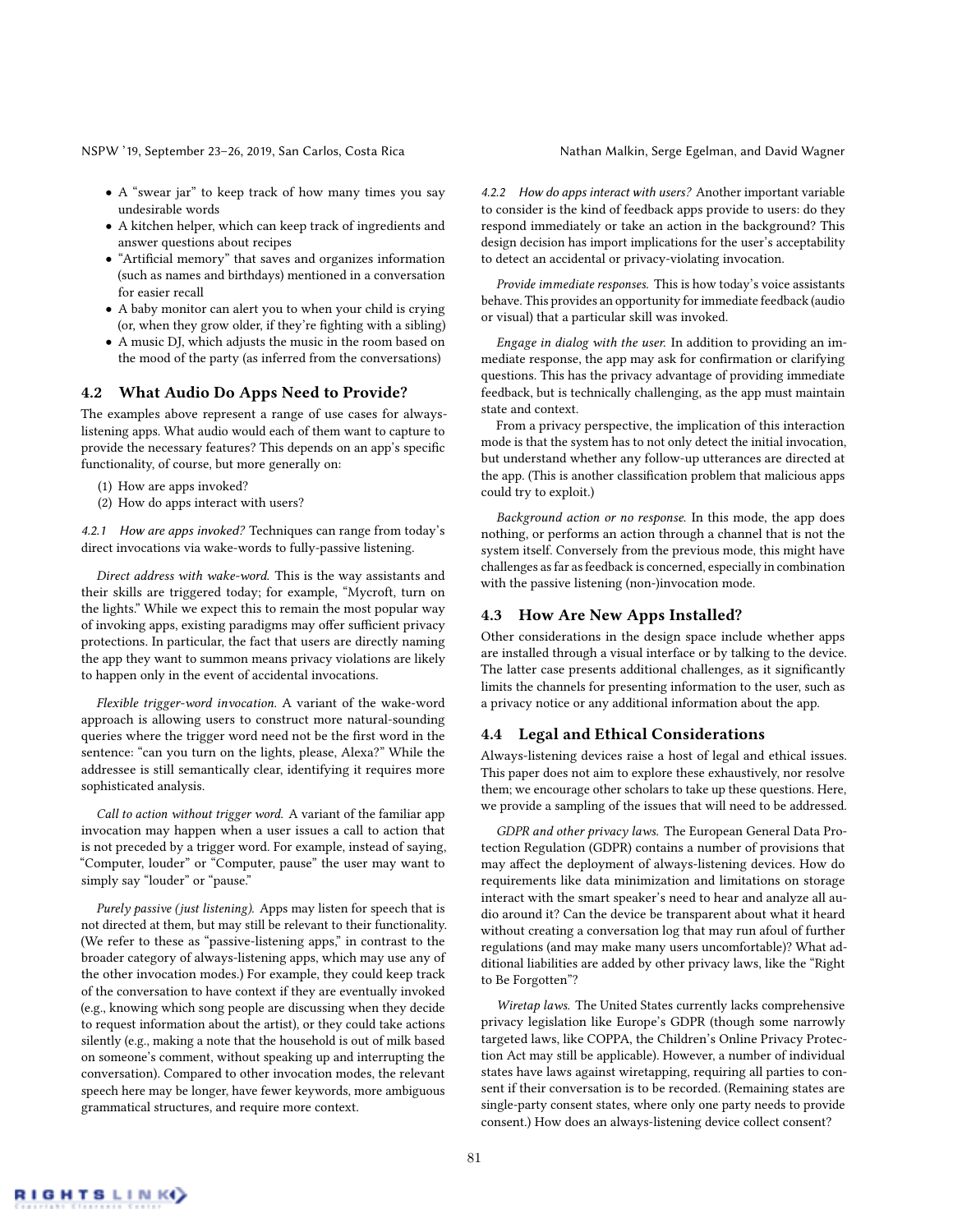*Informed consent.* Whether under the US or European regulatory regime, informed consent is likely to be a core requirement for the deployment of always-listening devices. But how should an assistant obtain consent? Current smart speakers sidestep these questions by requiring their owners to obtain consent from all parties who might be recorded. (They are typically located in the home, making this a more tractable task.) Will always-listening devices be able to get away with the same requirements, or will they need to be more proactive about obtaining consent?

*Ethical concerns.* Always-listening devices are a potent force for surveillance, both within a household and on a larger scale, by companies and states. Having access to an individual's conversations (especially in a private place, like one's home) is ripe for abuse; the possibilities are, quite literally, Orwellian. Even outside any dystopian visions, a device that is privy to so many conversations is certain to exacerbate any power imbalances, both between people within the home and between consumers and the companies providing their services. Without appropriate checks and balances, they are likely to exacerbate any power imbalances. In light of all these concerns, it is reasonable to ask whether always-listening devices are even ethically desirable.

Regardless of one's stance on that particular question, alwayslistening devices are all but inevitable. As we have seen, in many ways, they already here, even if law and ethics have not fully caught up. We believe that robust regulations will be vital to preventing privacy violations. However, our hope is that we can develop technical guarantees that can work in concert with strong legislation to constrain the capabilities of always-listening devices. This is the focus of our research and the remainder of this paper.

#### 5 ATTACKER MODEL

So far we have discussed the behavior and capabilities of benign apps. However, some apps may be privacy-invasive, whether accidentally or due to malevolence. Our goal is to protect against these malicious applications. To do this most effectively, it will help to understand what constitutes an attack, the attackers' motivations, and the information they may target.

#### 5.1 Defining Attackers and Privacy

As the goal of our system is to ensure users' privacy, an attack is any action that results in a privacy violation, and an attacker is someone who engages in these actions. Of course, this merely invites the next question: what constitutes a privacy violation?

Traditional permission systems, such as those used by smartphone operating systems, focus privacy controls on a handful of "sensitive" data types, such as a user's location or their contacts. However, in reality, there are many more types of information whose leakage may be considered a privacy violation by users. This is because it is impossible to divide information into "sensitive" and "not sensitive." People freely share even "sensitive" information, like health facts, in certain situations, e.g., with doctors, support groups, and families. On the other hand, they may consider their purchases not sensitive, yet object to the sharing of their shopping habits. These apparent contradictions make sense if we observe that people feel upset when their information is shared in a way that runs counter to their expectations.

Privacy Controls for Always-Listening Devices NSPW '19, September 23-26, 2019, San Carlos, Costa Rica

This notion is formalized in Helen Nissenbaum's theory of privacy as contextual integrity (CI) [13]. CI models information flows with variables including the data type, the subject (whom the information is about), the sender, the recipient, as well as the transmission principle (any stipulations or conditions attached to the sharing). Each flow occurs within a specific context, which is governed by communal norms and individual expectations. Privacy violations occur when any of these variables change and information starts flowing contrary to established expectations. For example, people may feel that their privacy has been violated if their information gets passed along to a new party (a change in the recipient), or if their identities become attached to previously anonymous data (a change in the transmission principle).

The contextual integrity model has important implications for our quest to design privacy controls for always-listening assistants. It suggests that it is not enough for our system to prevent access to the data types enumerated above (even if this were feasible). Instead, it must strive to ensure the contextual integrity of conversations: that the applications only get access to the data that is relevant to their purpose, and everything else remains off-limits.

Contextual integrity also illuminates a type of privacy violation that may be almost impossible to prevent: information collected for one purpose being used for another. A simple example is data collected for the purpose of fulfilling functionality being repurposed for advertising. This violates contextual integrity because the information flows beyond the original recipient to a third party for an unintended purpose. If the data in question is speech and the recipient is an always-listening app, our platform may be powerless (from a technical point of view) to curb such further spread of information once it has left the system. Yet, this is still a very important consideration, since any such privacy violations will necessarily impact the overall trustworthiness of the system as a whole. This problem is likely most amenable to non-technical solutions: careful vetting of developers and terms, contracts, and legislation that specify consequences for misuse of data.

#### 5.2 Attacker Motivations

Contextual integrity suggests an intimidatingly large set of privacy violations: anything outside established norms of information flow. However, an attacker generally does not set out to violate privacy for the sake of violating privacy. Instead, they are guided by their own personal (or organizational) reasons. If we understand these motivations, then we may be able to deploy more targeted defenses. Thus, it is worth considering the question: what are attackers trying to achieve?

*Marketing.* In today's economy, a common cause for privacy violations is the developer's desire to collect user data for advertising purposes. We expect similar motivations will drive many privacyviolating always-listening apps. The data may include specific facts (e.g., location, gender) or inferences that can be made about the individual (e.g., interests, income). This information may be used directly by the developer or sold to a data broker.

*Theft of private information.* Another common motivation for malware is theft of secrets that can be valuable on the black market. This is typically financial information (e.g., credit card numbers,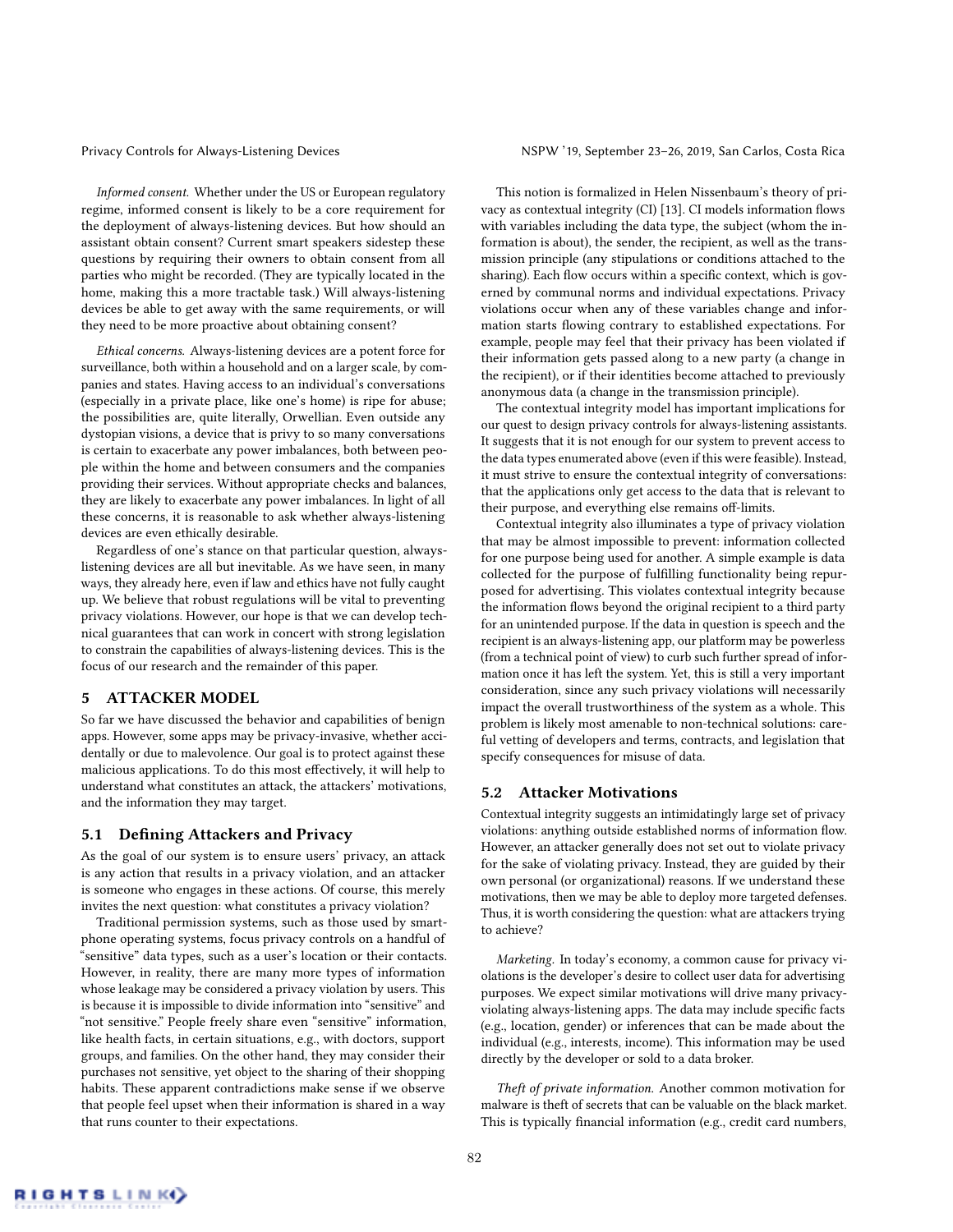bank accounts) but can also include personal identification numbers (e.g., Social Security Number or equivalent) and account usernames and passwords. An always-listening device is likely to eventually pick up this sort of information, making it a particularly attractive target for attackers.

*Profiling household occupants.* It is possible that software may want to profile and understand the habits of the people living in a household for purposes other than advertising. Example scenarios include a utility or government agency wanting to ascertain how many people are living in a particular household or a criminal syndicate deciding which houses to burglarize. While the latter appears far-fetched (it does not scale, and the economics appear questionable), the former is drawn from real-world privacy concerns surrounding smart meters.

*Reputational damage.* Some attackers may be motivated by causing reputational damage to their victim-whether a specific individual (e.g., politician, celebrity) or a class of people based on some characteristic or behavior. For this type of attacker, there is no single "data type" that they may be trying to collect (though any data type from above may be considered useful); instead, lifestyle or ambient information may be targeted.

*Unintentional privacy violations.* Finally, it is important to consider that privacy violators may actually be well-intentioned, and their violations are entirely accidental (or, less charitably, due to negligence), for example, due to a poorly-trained classifier. In fact, this is currently the primary source of privacy violations by voice assistants, and we expect mistakes to remain the dominant cause of privacy violations due to inherent difficulties in natural language processing (and software engineering more generally). How do we prevent these mistakes from happening? Defending against more targeted attacks can help protect against accidental ones as well; however, there may be more specialized techniques that can be used if we assume an app is simply confused rather than malicious.

#### 5.3 Information Targeted by Attackers

Having examined attackers' motivations, we now consider whether there is certain information they may be especially driven to obtain.

*Indiscriminate data collection.* One way an attacker may seek to satisfy their goals is by collecting any and all data they can get their hands on, storing it, then mining it for useful information later. (This may include any speech, including non-primary languages, as well as nonverbal sounds.) The difficulty of accomplishing this will depend in large part on the design of our always-listening platform.

*Targeted collection.* Indiscriminate collection is harder to conceal, especially in the presence of any counter-measures, and may also be difficult to scale. As such, attackers may limit their collection to only data they consider valuable (based on their specific motivation). The following attempts to enumerate the specific data types attackers might be after:

- Demographic details, such as location, language, age, gender, income, etc. (to enable targeted advertising)
- Financial and other secrets (bank details, credit card numbers, passwords)
- Security measures (physical—do you lock your doors?—and digital: what operating system you use, whether you use two-factor authentication, etc.)
- Brands you use (for market research)
- Personal details, such as names, dates, pets, phone numbers, etc. (for social engineering)
- Health events (for advertising, as well as insurance purposes)
- People in the house (see discussion in 5.2 above)
- Timing of in-home events (to correlate with other data; less plausibly, for burglaries)
- Political opinions (for advertising, or social control)
- Controversial behaviors (for social leverage)
- Criminal acts (confessing to a crime)
- Crying or other signs of abuse (to share with government)<sup>1</sup>

#### 5.4 Attack Types

The final question we consider is how the attacker will try to collect the information we outlined above. In the case of accidental "attackers," they will collect data through the same methods, but not on purpose. We envision several methods of attack. (Note that each strategy makes certain—possibly contradictory—assumptions about how the always-listening platform operates and may therefore not be applicable to all architectures.)

*Direct listening.* The attacker may choose to directly listen for the personal (or other) information they are interested in, without any concealment, obfuscation, or other trickery. In doing so, their hope is that the review process does not catch their behavior.

Alternately, attackers may pursue a strategy that provides them plausible deniability and lowers the chance of detection. In general, these approaches can be thought of as *overly broad listening*.

*Capturing things when the classifier has lower confidence.* Generally, an NLP model will have some confidence score indicating to what extent a user utterance is likely to match a particular intent. One simple strategy is to capture audio even for lower-thanexpected confidence scores, in the hope that something useful (for the attacker) is captured.

*Always* !*nd named entities relevant.* If the app performs its own named-entity recognition, it could always deem the entities relevant to the app's purpose (either because they legitimately do not know or maliciously).

*Relevant keywords in irrelevant contexts.* For example, a flightbooking app hears you talking about drinking a flight of beers. As with other scenarios, benign false positives can be expected to dominate actually malicious behavior.

*Homophones (similar-sounding words).* For example, a malicious app might listen for "past word" instead of "password," thus evading a filter.

*Listening "around" appropriate times (past the end).* A passive listening app may be privy to entire conversations, which it then

<sup>&</sup>lt;sup>1</sup>Note that this type of data sharing may be considered a privacy violation even if it is in the public interest. System designers will therefore need to navigate the attendant ethical questions when deciding how to handle these scenarios.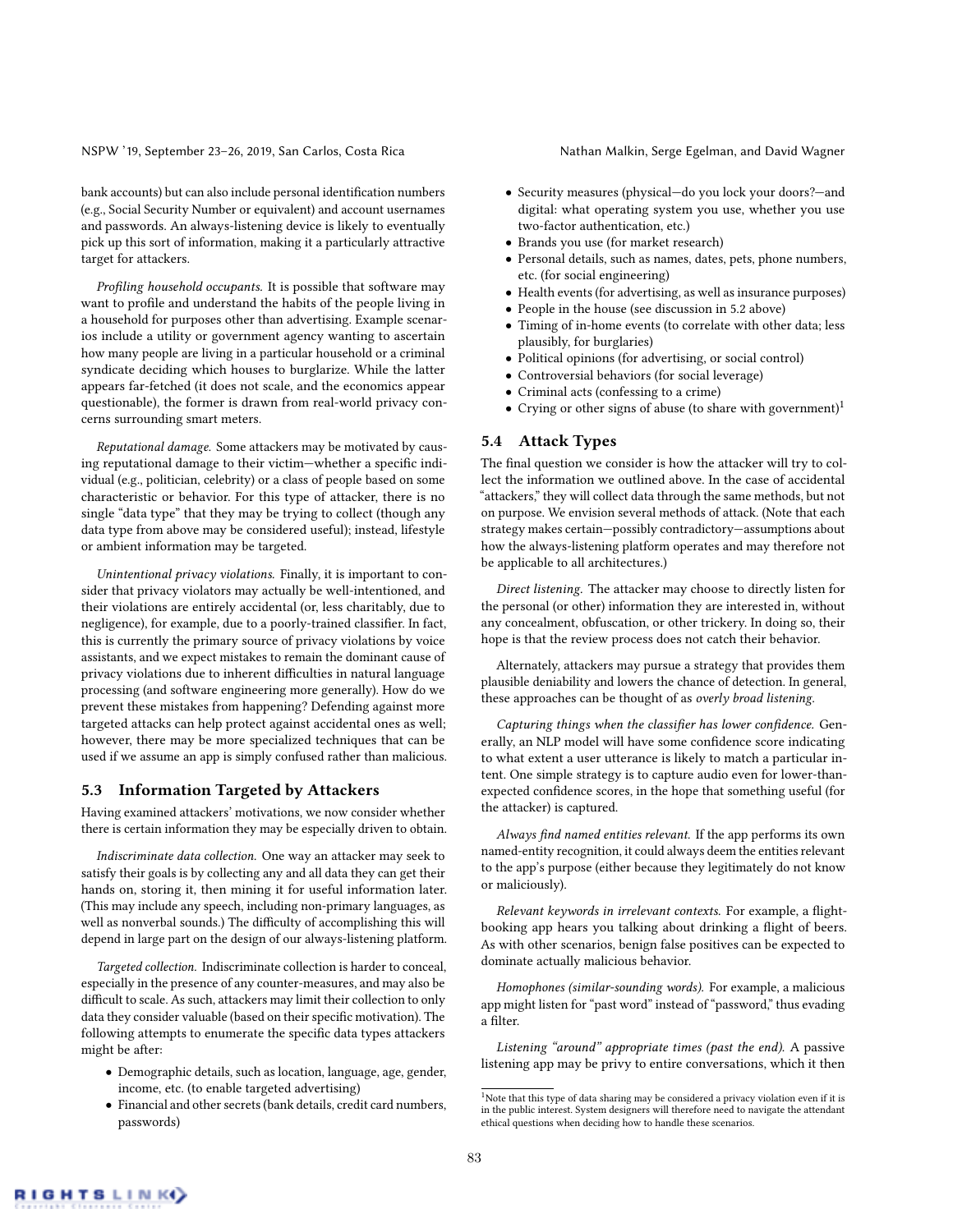attempts to process to fulfill its functionality. But what is the boundary of a topic or conversation? This is a hard technical challenge even for benign apps. Malicious ones may try use this as an "excuse" to keep listening even after the relevant conversation is over.

*Inference / side channels.* An app could attempt, for example, to infer gender by voice, income by products used, travel patterns by timing, and so forth.

# 6 EVALUATION

Now that we have defined attacker goals and motivations, we can start thinking about how to design protections against them. But once we have a candidate system, how should we evaluate it? In this section, we consider how we might evaluate a potential platform against our goals of ensuring user privacy and security.

Rigorous evaluation criteria are needed because different approaches to assuring privacy will necessary involve trade-offs, and we need ways of comparing them. We propose that there are two broad axes for evaluation:

- (1) Effectiveness: how well does the system achieve its goal of increasing users' privacy?
	- Metrics include: functionality loss, privacy gain.
- (2) Usability: how well would the system work for real people? Metrics include: usability comfort, trust, acceptability, surprise, and reviewer effort (if applicable).

*E*"*ectiveness* seeks to formalize the notion of how well a system achieves its goal of preserving users' privacy. Since this is the primary purpose of the system, it is a core metric for success and evaluation. Of course, there may be multiple ways of measuring effectiveness-and different components to it.

However, the system's *usability* is also crucial. The notion of usability captures the extra burden a privacy-enhancing system places on users, in terms of time, effort, cognitive load, and other expenses. Usability can be at tension with effectiveness, as a system that zealously guards a user's privacy may bother them with warnings, notifications, and needlessly blocked false positives. On the other hand, usability can be seen as contributing to the system's overall effectiveness: an unusable system will not be welcomed by consumers or adopted by companies. Usability too can be broken down into further subcomponents.

#### 6.1 Evaluation Metric Details

The metrics that measure the effectiveness of the platform are functionality loss and privacy gain.

*6.1.1 Functionality loss.* This metric can be formulated as: "if app *A* is denied access to resource *R*, it will lack functionality  $F$ . Given clear assumptions about apps, it should be possible to evaluate this metric in an automated manner (see 6.2.1 below).

*6.1.2 Privacy gain.* While a bit more ambiguous, working with some definitions, again this metric may be evaluated automatically. However, there are a few different ways of measuring it:

*Absolute privacy gain.* Without the platform, any app would have access to 24 out of 24 hours every day. Suppose that the platform limits some app to listening for only one hour in a given day. (The rest of the audio is blocked from reaching the app because it is

considered irrelevant.) This translates to 23 hours of "absolute" privacy gained. However, this figure does not account for *which* audio the app retained access to—it could be that the most sensitive information was not successfully shielded.

*Privacy gain for sensitive conversations.* Consider an app that, without the platform, only used 2 hours (out of 24) of data. The platform detected that one out of those hours was sensitive and made it off-limits, resulting in a one-hour gain.

*Privacy gain based on user inputs.* An app provides functionality for cars, flights, and hotels, but the user wants to only use it for flights.

For both functionality loss and privacy gain, we expect to encounter false positives and false negatives, because language is ambiguous and permissions are necessarily coarse. False positives mean the platform allows an app access to some speech, even though the app does not need and may not even want it. False negatives mean there is speech that an app needs for its (proper) functionality, but is denied access to by the platform.

*6.1.3 Usability.* Usability is traditionally measured by how well users are able to perform specific tasks. This includes how easy it is for users to find the information they want and choose between apps (i.e., make an informed choice about which app to install, based on the permissions it requests). Below, we survey several of the components that go into making a system usable.

Time and effort. How much time is required to make a decision and install an app? How much effort (including cognitive load) is involved in the process?

*Comfort, trust, and acceptability.* How willing are people to install apps with this system? For example, users may be uncomfortable with a totally opaque solution that outsourced screening to the app store.

*Reviewer effort (if applicable).* Certain platform architectures may rely on reviewers (professionals or community members) to examine apps for compliance with standards and adherence to rules or its own declared behaviors. In this case, an important metric for the success of the platform is the amount of time (as well as money and effort) that each review is expected to expend.

*6.1.4 Surprise.* If there is a mismatch between the audio an app gets and a user's expectations for what it should hear, we refer to this as "surprise," and it should be the goal of any architecture to minimize this. There are several ways in which surprise may occur.

*Caused by bad or confused ML.* For example, imagine that a user says, "I got into a fight," but the system hears "flight" and captures it. This would be surprising but perhaps not interesting from a system-security perspective (unless this was a deliberate attack, along the lines of those discussed above in 5.4). We therefore generally consider this problem outside the scope of our threat model, assuming perfect recognition and machine learning as much as possible, while acknowledging that reality falls far short of these assumptions.

*Caused by ambiguously specified or overly broad permissions.* For example, a user gives permission to an app for booking flights, but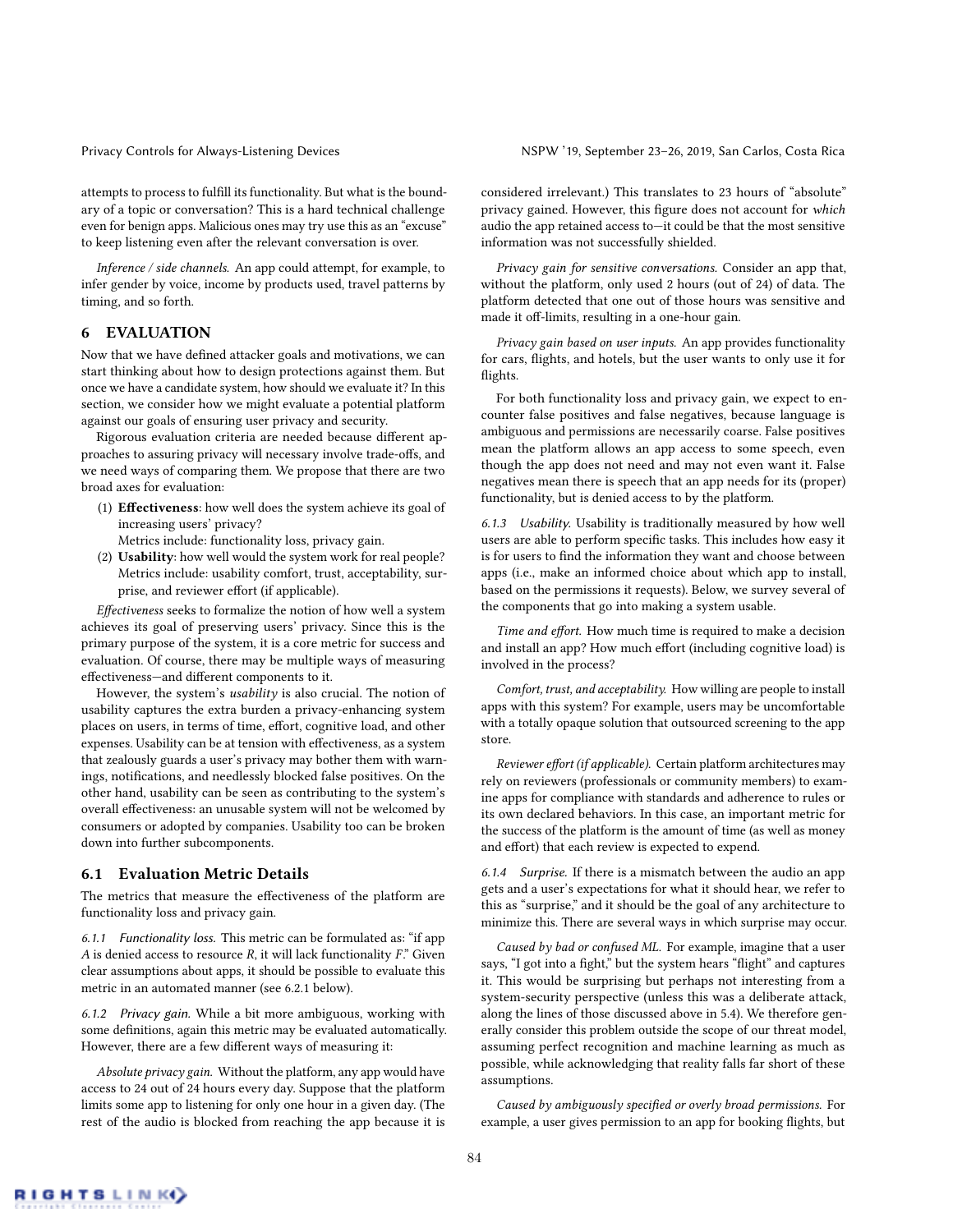is surprised that the system captures their conversation about birds flying. In situations like these, both the developer and platform could be at fault: the platform for having overly broad categories, or the developer for choosing too broadly. It could also be a sign that a malicious application was successfully able to evade the platform's privacy protections.

#### 6.2 Evaluation Experiments

The metrics we have defined are only useful if we are able to evaluate and compare potential platform designs along their dimensions. Below, we propose a series of experiments that allow for these comparisons. (There may, of course, be other experimental designs.)

6.2.1 *Effectiveness/privacy*. Our goal is to measure effectiveness (functionality loss and privacy gain) as defined above  $(6.1.1 \& 6.1.2)$ . This experiment is based on evaluating simulated passive listening apps on the proposed platform design. The first step, then, is to select sample apps. While it may not be necessary to implement their functionality in full, we need to train classifiers that are *equivalent* to those of the apps, in that they should correctly classify speech (or text) that the apps will consider relevant and use for their functionality.

The next step is to generate or collect labeled speech examples. These should include both negative examples (i.e., speech not relevant to the app; this should be relatively easy to source as most things are likely to fall in that category) and positive examples (which may need to be generated specifically for the app). If the platform assumes that the speech will be transcribed before reaching the app, then the examples may be text-only.

Next, we run the app's classifier on the sample speech. Achieving high accuracy is important because our goal is to use this as a proxy for what a real skill *needs* access to for functionality; anything the classifier returns *true* on will be considered functionally necessary.

The final step is to "apply" the platform or permission system to the sample apps and rerun the classifier, now limited by the platform, on the sample speech, measuring what it still has access to. The functionality loss and privacy gains can then be inferred from these results.

*6.2.2 Comfort/acceptability.* Measuring users' comfort level with a proposed platform calls for a very different approach. For this task, we recommend a user study with role-playing.

In this experiment, we explain the scenario and role-playing to participants and have them choose which skills they would install for their always-listening device. In the control condition, we will make it clear that the app would get access to all data (audio recording/transcripts, 24/7). In the experimental condition, participants will see and interact with the proposed system. The dependent variable in this experiment is the number of apps installed in each of the conditions. If it is higher in the platform condition, this suggests users are more comfortable installing always-listening applications under the proposed system.

*6.2.3 Clarity/surprise.* The following experiment seeks to measure the level of surprise induced by the proposed privacy platform. Show people triples of {app, permission, example utterance}. That is, provide a description of the app as it would appear on the platform, as well as any information about the "permission" it requested

or resources it would have access to. Sample speech, as in the effectiveness experiment, should be drawn from a corpus of positive and negative examples. For each sample app, ask whether they expect the app to receive that utterance given the permission. If they say no, the app has failed at communicating what is in scope. In other words, it is surprising, which is bad! It is important that this evaluation includes positive examples that the app will not get due to the permissions (if these exist); these are the most interesting data points. Additionally, participants can be asked to flag speech they think the app will get, but should not be allowed to.

# 7 ARCHITECTURE APPROACHES

At this point, we have considered passive listening apps and what they may look like, how and why miscreants may seek to exploit them, and what an evaluation might look like. But we have remained, as much as possible, agnostic to the details and mechanisms a system will use to protect users' privacy in this new paradigm of passive listening apps. Now, we begin to examine the architectural choices a privacy-protective platform may rely on.

#### 7.1 Content-Based vs. Metadata-Based Controls

Today on mobile platforms and personal computers, privacy controls and permission systems operate primarily based on metadata, such as the source of the data, the sender, or the recipient. For example, firewalls can block access to certain ports or entire devices, ad blockers prevent certain domains from receiving data, and file permissions restrict access to users with sufficient privileges. In all of these cases, the system is agnostic to what the underlying data is; it makes its determination based on facts it knows *about* it. Even smartphone permission systems, which ostensibly distinguish between data types like contacts and location, actually operate by restricting access to specific resources and APIs, rather than inspecting the data flows. More general techniques, like access control lists, capability-based controls, and information flow control are also based on metadata.

However, when we are dealing with passively listening applications, and the data is speech, metadata-based systems are insufficient. Two conversations between the same two people may have identical metadata-yet the content will be different, and therefore the conversation could be appropriate for one app but not another. To enforce user preferences for always-listening devices, privacy controls must be able to make this distinction. They therefore have no choice but to go beyond the metadata. Thus, furnishing users with this type of choice requires a solution that draws on a different type of approach: allowing (or disallowing) access based on the content of the communication.

Applying this paradigm in practice will require either advances in speech recognition, if controls are applied on-device, or a much greater degree of trust in platforms, if controls are applied in the cloud. On the bright side, once this paradigm is sufficiently advanced, these methods will be applicable to other domains (e.g., replacing the microphone permission on smartphones with more granular controls).

Inspecting a transmission and using its contents to decide how to treat it is not unprecedented, and there may be lessons to learn from prior instantiations of this paradigm. Deep Packet Inspection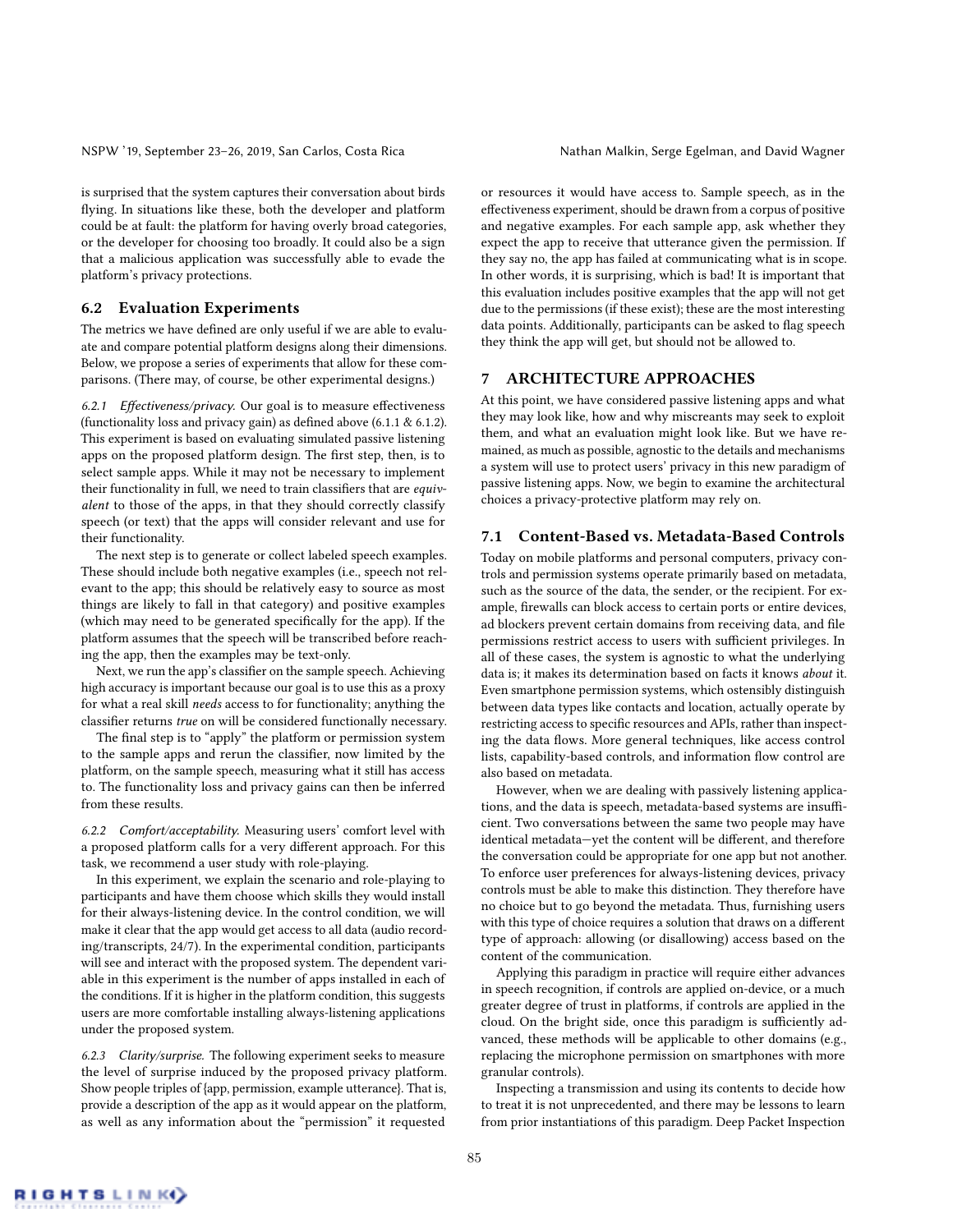does exactly this, with a variety of Intrusion Prevention Systems relying on this technique to detect attacks. Anti-spam techniques also rely on examining the message body and, in some cases, even use natural language processing to detect unwanted messages.

The multi-level security (MLS) system used by the US military for handling classified information is another interesting example of content-based controls. Under this scheme, documents (as well as their individual sections) are assigned labels based on the sensitivity of the information they contain (confidential, secret, or top secret); an individual's clearance level determines whether they are allowed to access the document (their clearance must be at least as high as the document's classification). Since a document's classification level depends on its content, the system as a whole represents a type of content-based controls. A vast body of research, including a variety of formal methods such as the Bell-LaPadula Model, has examined how to track these labels through a system [1, 4]. However, at that stage the problem becomes another type of metadata-based control, as the system is content-agnostic once a label has been assigned. The content itself is only relevant during the actual classification process. This is a manual (and labor-intensive) operation that entails following a classification guide and checking at what level each piece of information that needs to be communicated should be classified [19]. A number of classification guides have been made public [20], but they are understandably focused on securing government secrets rather than everyday communication. Still, there may be lessons to learn from this system; for example, it may be possible to divide personal information into tiers based on its sensitivity, with apps only being granted "clearance" to certain tiers.

*What are content-based controls?* The basic principle of contentbased privacy controls for always-listening devices is that they will examine some amount of speech, and decide whether to deny an application access to it or allow it through (possibly after certain editing or transformations). At the most general level, there are two families of approaches a system to protect privacy may take. We refer to these as blacklisting and whitelisting.

*Blacklisting.* This approach relies on the observation that many people do not consider most day-to-day speech sensitive, and attackers are likely to be after only certain data types (see 5.3 above). Therefore, it may be sufficient for the platform to identify speech that is truly sensitive and prevent apps from getting access to it.

*Whitelisting.* Taking the opposite tack, this approach envisions that apps' access is*scoped to capabilities*. In other words, apps should only get access to what they need to function. We conceptualize this as a permission system: similar to permission systems in modern smartphone operating systems, apps must declare ahead of time the resources they wish to use, and the platform enforces these restrictions. This approach achieves greater privacy benefits, since it would limit applications to hearing only the speech they need. Furthermore, as discussed in Section 5.1, the contextual integrity model suggests that this approach better aligns with user expectations. Therefore, in the remainder of this paper, we will consider how we might build such a system. (In practice, however, we expect systems to use a combination of blacklisting and whitelisting techniques. Whitelisting can guide the behavior of most apps most

of the time, and blacklisting can act as a safe-guard to prevent the leakage of data considered categorically sensitive.)

#### 7.2 What Do Permissions Look Like?

In considering the design of a permissions system for a passive listening app, we must address several related questions:

*How do apps declare permissions?* In smartphone permission systems, app developers specify upfront which permissions their app requires by including a list of these permissions in the app's manifest. This is a straightforward approach that works well; adopting it for always-listening apps could be one way forward. However, for this to work, a developer must be able to explicitly enumerate the resources they require. This may present challenges due to how natural language processing models currently work: by relying heavily on neural approaches and training on a wide range of examples. How can a developer translate a neural network into a list of permissions? Therefore, we must consider alternate approaches. For example, a developer could be required to submit their app—or just its natural language component—for testing and evaluation.

After solving the challenges of how apps declare their requirements, a permission system needs to address the questions of user involvement: how—if at all—is this information conveyed to the user, which choices do users have, and how much customizability are they allotted? Each of these questions has crucial implications for security and usability.

*Do users get a choice?* The overarching consensus in the field of usable security is that the burden of making security decisions should be removed from users as much as possible, replaced instead with security (and privacy) by default. Applied to the problem of always-listening apps, this maxim would suggest that an ideal system would ensure that all apps behave in a privacy-respectful manner. Yet, even if this were possible, there would still be an element of user choice: deciding whether to use an app or not. Any privacy-sensitive user would make this decision in part based on what the app is likely to hear, and this will be seeking information to answer that question. They could obtain it from the developer's description of the app, however this may be vague or incomplete. This is where the permission system can come in: by providing a clear and standardized way for a potential user to understand an app and its privacy impact.

*How are permissions presented to users?* If a permission system decides to share information about the apps with its users, the next question is: how? As pointed out above, permissions declared by apps might not be human-readable. Even if they are, there might be a gap between apps' true behavior and how concepts are interpreted by users. Therefore, care must be taken in ensuring the understandability and usability of the interfaces presented to people.

*When are permission requests presented to users?* A particular issue in sharing an app's permissions with users is when to present that information. One natural point is at the time of installation. However, research in smartphone permission systems showed that users rarely paid attention when presented with install-time permissions. This motivated the move to "ask-on-first-use" in mobile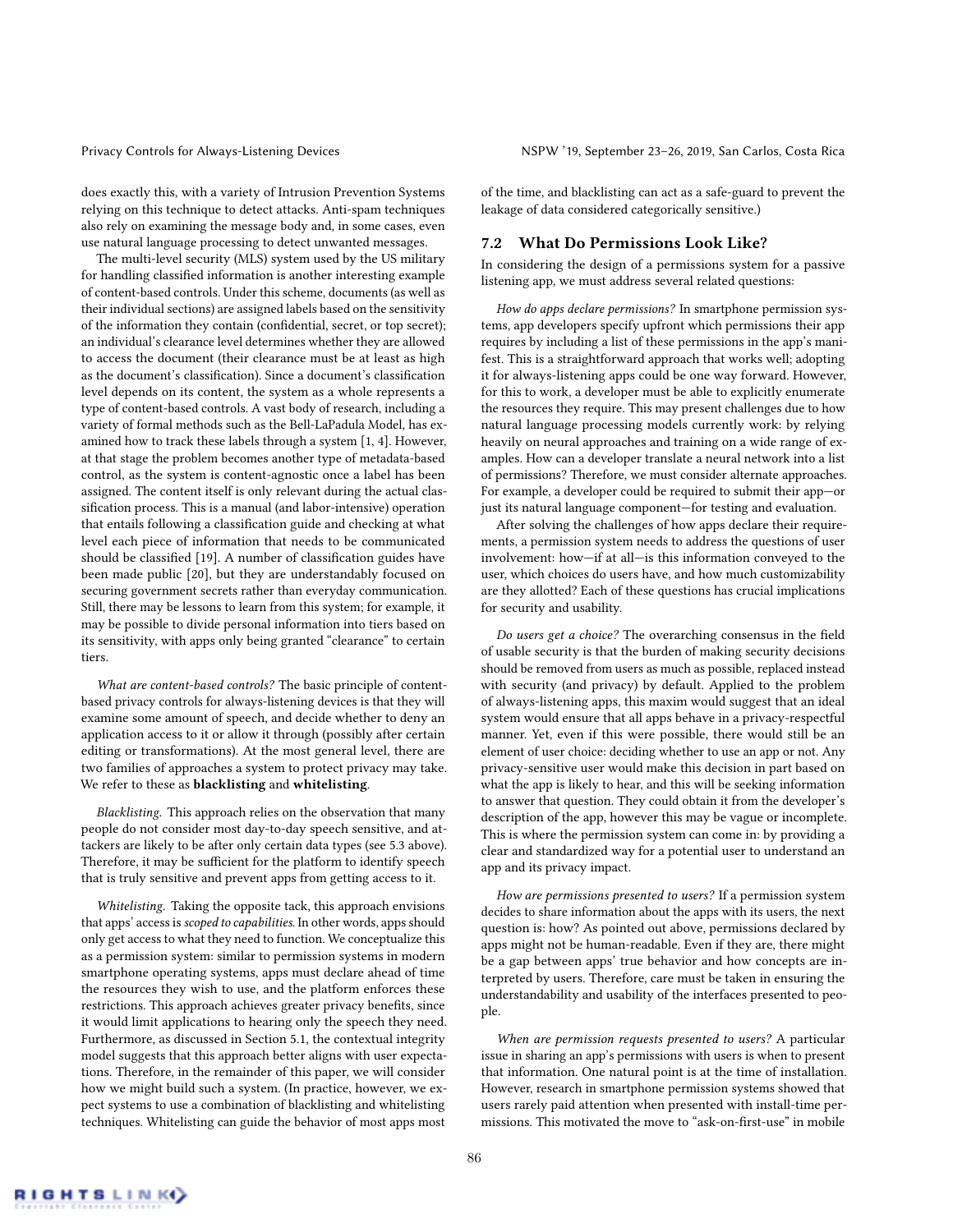operating systems. That system would present its own challenges for always-listening voice assistants, as it may be unclear when an always-listening app is first "used." Furthermore, with audio as the only output channel, the ways an app's permissions could be presented to users are further restricted.

*Should users be able to deny or limit permissions?* Denying means not allowing certain permissions at all (e.g., an app asks for 5 permissions, but the user only grants 4 of them). Limiting means restricting permissions within an existing hierarchy; for example, if a skill wants access to "travel" but a user wants it to know only about flights. This feature is desirable, but it may add significant complexity to the platform, both from a technical and cognitive perspective, as it would necessitate a user interface for reviewing permissions and for users to make active, informed decisions.

*What is the role of other parties in the system, such as app store reviewers or super-users?* What choices, capabilities, and responsibilities might we assign to them?

In the next section, we consider and compare several approaches permission designers may take. Each will vary along the dimensions above.

## 8 PERMISSION SYSTEM DESIGN SPACE

There are many ways to design a permission system. Rather than exhaustively listing all potential variants, here we want to sketch out the different *approaches* one might take.

In comparing and understanding the approaches, it may help to set out our *design goals*. While they may not be as quantifiable as the general evaluation metrics defined in 6.1, they clarify the principles that guide our designs. These include:

*Data minimization.* The goal of the whitelisting family of approaches is to select speech that is relevant to an app's functionality and appropriate to its purpose—and only that speech. The data it gets is thus minimized. By definition, then, data minimization is a core objective of a whitelisting-based permission system.

*Transparency.* To gain users' trust, we believe it is imperative for our system not only to act correctly, but to be transparent with users about what is happening with their speech. Therefore, it is important for users to know, which speech of theirs an app would gain access to.

*Consent.* Users should provide positive consent before an app is installed and thus obtains access to their speech. However, it remains an open question how that consent should be obtained, and what level of interaction and review this process should entail.

*Leverage the wisdom of the crowd.* We believe that, while it should always be up to an individual to decide whether an app is right for them, we can leverage other people to help in this process. For example, dedicated workers, volunteers, or other users could help determine whether an app's behavior is appropriate. This information could then be shared with prospective users or automatically used as part of the evaluation process of an app.

With these in mind, several potential approaches follow. We note that each approach may work well for certain use cases and not at all for others. This is expected, and a real-world system may employ them in combination. Our goal here is to understand their advantages and disadvantages.

#### 8.1 Approach: Keywords

Looking for keywords in text: only allow sentences that include certain words. This is reminiscent of how today's voice assistants work, except the trigger word does not have to come first.

This approach is obviously insufficient for many purposes but may be the right choice for certain use cases, such as requiring the keywords "remind," "forget," or "remember" for a reminder app.

*Challenges.* Natural language has many ways of expressing an idea, so creating an exhaustive list of keywords may be difficult for any non-trivial task. (And over-eager keyword lists may create privacy problems of their own.) Furthermore, keywords may have homophones, homographs, and different meanings of the same word. In general, this approach is not applicable to many use cases, especially passive ones.

#### 8.2 Approach: Whitelisting Topics

This involves pre-defining "buckets" that speech might fall into. For example, a conversation might have a topic, or a sentence might have an intent. The system would allow apps to subscribe to certain buckets.

*Challenges.* For developers to choose a topic for their app, the platform must maintain a reasonably exhaustive list of all conversation subjects human speech may plausibly contain. How can this list be generated? Is it even realistic? Even broad categories (e.g., "food") may generate privacy gains, which is good, but how should the system handle conversations—and apps—that cover multiple topics? Individual sentences can contain multiple, potentially con flicting, topics or partial matches. And many passive use cases cut across topics or are based on higher-level concepts.

*8.2.1 Sub-approach: whitelist entities / slot filling.* Rather than subscribing to topics, apps would declare the "types" of things they're looking for:

- A unit conversion app is looking for two unit measures plus a quantity.
- A travel app is looking for two destinations and a date.
- A mapping app is looking for a location.

#### 8.3 Approach: Embeddings

Word embeddings are a type of NLP technique that maps words or phrases to a point in vector space. While each dimension does not necessarily have semantic meaning, similar words or phrases end up clustered together. For the permission system, apps could declare the regions from which their speech should come.

*Challenges.* This approach assumes that all skills would use the same intermediate representation. Recent advances in transfer learning in the NLP domain have made this more plausible, but it's still not clear how realistic this approach is. This approach also suffers from low explainability. On the other hand, it may be combined with other approaches (like "transparency", 8.6 below) to counteract this, and it is notable in enforcing stronger guarantees than some of the other approaches.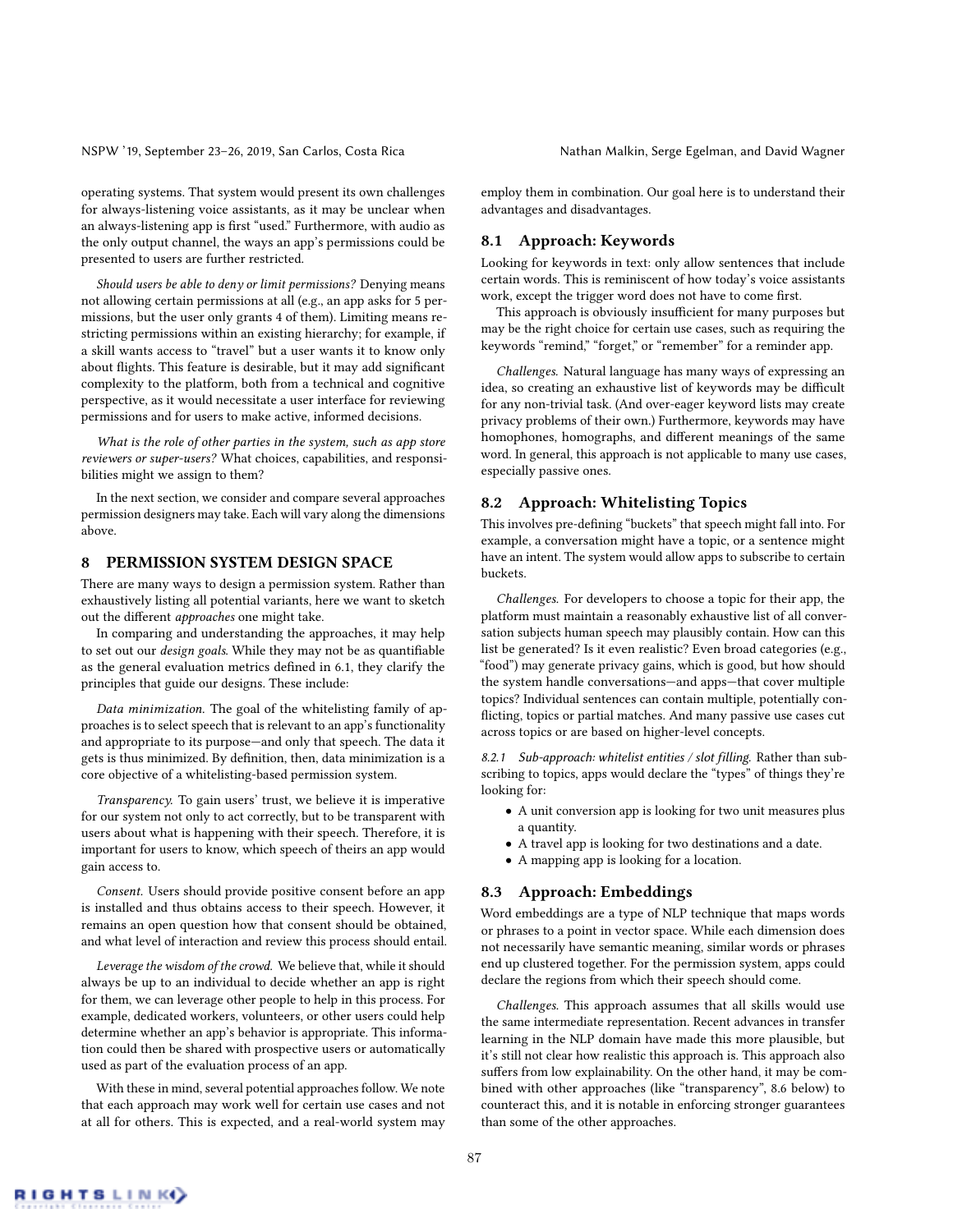#### 8.4 Approach: Derived Features

Have the platform compute "features" over people's speech and expose these to apps, instead of the speech itself. Examples of features may include language, speaker, sentiment, or tone. For certain use cases, these may provide sufficient information with few or no details about the underlying speech being necessary. This bears strong similarities to topic whitelisting (if topics can be considered features) and embeddings approaches.

*Challenges.* What are the features that the platform should make available? Furthermore, most of the problems from the related approaches are applicable here as well.

#### 8.5 Approach: Local Mode

This follows a slightly different paradigm from the previous approaches: *listen locally and tightly control exfiltration*. The app runs on the device or in the manufacturer's sandbox with full access to all speech. However, it can only talk to the outside world through limited, pre-declared interfaces. The permission system (what users review/allow/deny) is defined over these interfaces-i.e., the outgoing data—rather than over the underlying speech. For example, a calendar app is limited so that it only sends dates over the wire. Local mode could also be used in conjunction with other permission approaches, for example by allowing users to turn it on only for certain periods of time or for certain apps.

*Challenges.* A full-featured calendar app (to continue with this example) will want to create events that have, at the very least, a title and, ideally, a description with additional information. All of these are open-ended text fields which, by default, are not subject to control. This creates an opportunity for major leaks, though the platform can try to enforce stronger guarantees about the contents of such fields. However, for truly malicious apps, this still leaves open the possibility of leaks through side channels (e.g., exfiltrating data through the pattern of requests).

*Potential mitigation.* One way to combat this sort of attack, even those that rely on side channels, is by resetting state. The concern with local mode is that you can exfiltrate arbitrary speech in open-ended fields (e.g., event title). Suppose, however, that the classifier/detector only got access to one sentence at a time. (It might be allowed to carry over state from previous sentences, but presumably be restricted in what that state is.) Then, it would be limited to exfiltrating that single sentence as the event title, but not anything else from the larger conversation context.

#### 8.6 Approach: Transparency

In this approach, apps submit a machine learning model that is a speech detector/classifier. Its job is to classify all speech into one of two categories: whether or not it is relevant to the app. When installing an app, users see examples of conversations (drawn from a corpus maintained by the platform) and whether the "relevance detector" classified them as relevant to the app. Users can also try their own examples.

*Challenges.* This approach requires a static model, but developers may want to frequently retrain their models to improve performance. Asking users to constantly re-review their apps is not

Privacy Controls for Always-Listening Devices NSPW '19, September 23-26, 2019, San Carlos, Costa Rica

usable. Other concerns include edge cases, obscure examples (not covered by the platform's speech corpus), adversarial design, etc.

*8.6.1 Sub-approach: crowd-sourced review.* Developers supply a human-readable description of the kind of speech their classifier aims to capture. This is compared to the examples actually captured (as in the transparency approach). For example, Mechanical Turk workers may look at the examples and decide if they match the description or not. Then, users only need to review the app descriptions, rather than any speech examples. This also allows for more frequent updates to the relevance models.

*8.6.2 Sub-approach: bootstrap from prior examples.* Like transparency, but actively restrict apps from accessing speech that is not similar to examples that have been whitelisted or explicitly okayed by other users.

*Challenges.* How is similarity measured? And who determines it? Answering these questions well determines whether this is a viable approach.

*8.6.3 Sub-approach: runtime opt-in.* When the app wants to capture speech, request the user's consent (similar to ask on first use permission models in smartphones).

Obviously, this is not feasible for every request, but it could be used in combination with the bootstrapping approach, or when other permission approaches have low confidence.

#### 8.7 Moving Forward

The approaches outlined above represent a (no doubt incomplete) characterization of the solution space for designing a privacyenhancing platform for always-listening devices. These solutions need to be studied, ideally under realistic use cases, to understand when they work and where they fall down. It seems clear already that none of them will be totally sufficient on its own. Another question, therefore, is how to combine these approaches into a single system that takes advantage of their strengths rather than multiplying problems and security holes. These can be further combined with solutions that already exist or have been suggested for existing voice assistants, such as physical mute buttons, automatic deletion [10], and "sleep words" that temporarily disable a device's listening capabilities.

Furthermore, no solution is likely to be "one size fits all," because of varying privacy preferences and risk tolerances among users. Therefore, a device should be able to customize its operation to a particular user. Due to the changing nature of the technology, this process should be continuous: the device should always be learning about what the user considers acceptable and what they consider to be creepy.

Whether or not we will be able to address these research questions may have a major impact on the real world. Always-listening and always-watching devices are already widespread: smart speakers, displays, phones, and cameras. As they get "smarter" and more processing gets pushed to the cloud, the boundaries will get blurrier: when is the device listening and when is it not? Where is my data and who can access it? If, when these devices arrive on the market, the only privacy solutions are those available today—microphone permissions and physical mute buttons—they are unlikely to be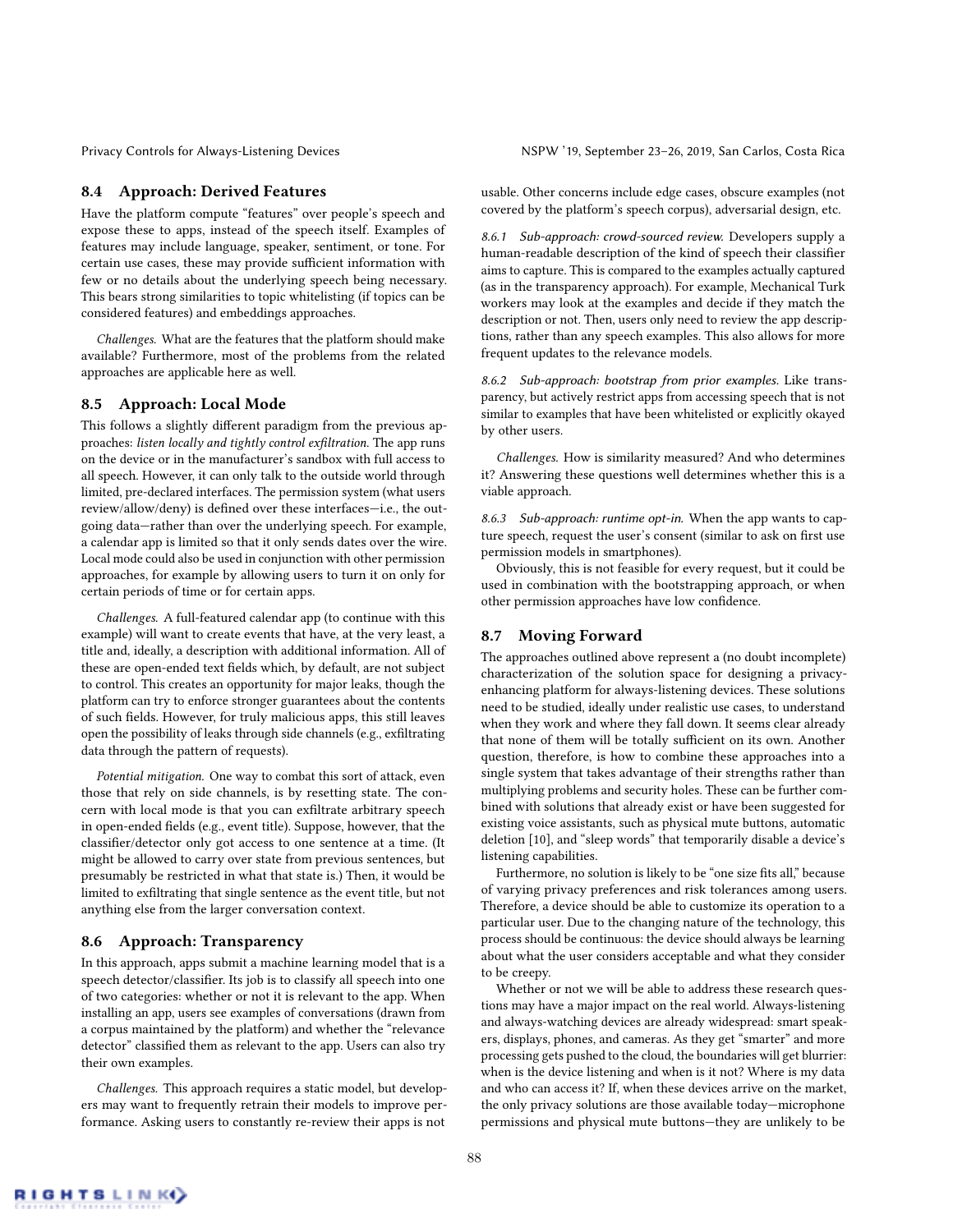adopted, and the surveillance power of these devices will remain unchecked. On the other hand, if appropriate privacy controls can be developed, intelligent voice assistants can continue becoming more and more useful while respecting users' privacy wishes in the process. But the time to act is now. Passive-listening devices are a new paradigm, but they will be the new norm.

# ACKNOWLEDGMENTS

This work was supported by the Center for Long-Term Cybersecurity (CLTC) at UC Berkeley, National Science Foundation grants CNS-1514211 and CNS-1801501; the National Security Agency's Science of Security program; and the generosity of Cisco and Mozilla.

#### REFERENCES

- [1] Matt Bishop, Elisabeth Sullivan, and Michelle Ruppel. 2019. *Computer Security: Art and Science* (second edition ed.). Addison-Wesley, Boston.
- [2] Rich Brown and Molly Price. Janary 5, 2018. Speak, Shower and Shave: Kohler Brings Smarts to Your Bathroom. *CNET News* (Janary 5, 2018).
- [3] Paul Cutsinger. 2018. How to Improve Alexa Skill Discovery with Name-Free Interaction and More. https://developer.amazon.com/blogs/alexa/post/ 0fecdb38-97c9-48ac-953b-23814a469cfc/skill-discovery.
- [4] Dorothy Elizabeth Robling Denning. 1982. *Cryptography and Data Security*. Addison-Wesley, Reading, Mass.
- [5] Peter Dockrill. 2019. Newly Released Amazon Patent Shows Just How Much Creepier Alexa Can Get. *Science Alert* (May 2019).
- Robyn Fisher. 2017. Alexa Skills Challenge Offers \$250,000 in Prizes for Best Kid Skills. https://developer.amazon. https://developer.amazon. com/blogs/alexa/post/f9671946-9039-45a4-83a7-ed1e15de682d/ alexa-skills-challenge-offers-250-000-in-prizes-for-best-kid-skills.
- [7] Deepak Kumar, Riccardo Paccagnella, Paul Murley, Eric Hennenfent, Joshua Mason, Adam Bates, and Michael Bailey. 2018. Skill Squatting Attacks on Amazon Alexa. In *27th USENIX Security Symposium (USENIX Security 18)*. USENIX Association, 33–47.
- [8] Sapna Maheshwari. 2018. Hey, Alexa, What Can You Hear? And What Will You Do With It? *The New York Times* (March 2018), A1.
- [9] Nathan Malkin, Julia Bernd, Maritza Johnson, and Serge Egelman. 2018. "What Can't Data Be Used For?" Privacy Expectations about Smart TVs in the US. In *Proceedings of the 3rd European Workshop on Usable Security*.
- [10] Nathan Malkin, Joe Deatrick, Allen Tong, Primal Wijesekera, Serge Egelman, and David Wagner. 2019. Privacy Attitudes of Smart Speaker Users. *Proceedings on Privacy Enhancing Technologies* 2019, 4 (2019), 250–271. https://doi.org/10.2478/ popets-2019-0068
- [11] Moira McGregor and John C. Tang. 2017. More to Meetings: Challenges in Using Speech-Based Technology to Support Meetings. In *Proceedings of the 2017 ACM Conference on Computer Supported Cooperative Work and Social Computing (CSCW '17)*. ACM, New York, NY, USA, 2208–2220. https://doi.org/10.1145/ 2998181.2998335
- [12] Christopher Mele. 2016. Bid for Access to Amazon Echo Audio in Murder Case Raises Privacy Concerns. *The New York Times* (Dec. 2016).
- [13] Helen Nissenbaum. 2009. *Privacy in Context: Technology, Policy, and the Integrity of Social Life*. Stanford University Press.
- [14] Ben Popper. 2017. Google's New Clips Camera Is Invasive, Creepy, and Perfect for a Parent like Me. *The Verge* (Oct. 2017).
- [15] Abhinav Rastogi, Raghav Gupta, and Dilek Hakkani-Tur. 2018. Multi-Task Learning for Joint Language Understanding and Dialogue State Tracking. In *Proceedings of the 19th Annual SIGdial Meeting on Discourse and Dialogue*. Association for Computational Linguistics, 376–384.
- [16] Ruhi Sarikaya. 2018. Making Alexa More Friction-Free. https://developer. amazon.com/blogs/alexa/post/60e1f011-3236-4162-b0f6-509205d354ca/ making-alexa-more-friction-free.
- [17] Hamza Shaban. 2018. An Amazon Echo Recorded a Family's Conversation, Then Sent It to a Random Person in Their Contacts, Report Says. *The Washington Post* (May 2018).
- [18] John M. Simpson. 2017. Home Assistant Adopter Beware: Google, Amazon Digital Assistant Patents Reveal Plans for Mass Snooping. (2017).
- [19] U.S. Information Security Oversight Office. 2018. Developing and Using Security Classification Guides. https://www.archives.gov/files/isoo/training, scg-handbook.pdf.
- [20] U.S. Office of the Director of National Intelligence. 2014. Office of the Director of National Intelligence Classification Guide. https://www.dni.gov/files/documents/ FOIA/DF-2015-00044%20(Doc1).pdf.
- [21] David Watkins. 2019. *Global Smart Speaker Vendor & OS Shipment and Installed Base Market Share by Region: Q4 2018*. Technical Report. StrategyAnalytics.
- [22] Karen Weise. 2018. Hey, Alexa, Why Is Amazon Making a Microwave? *The New York Times* (2018).

# Appendix: Sample Applications

Here, we provide a range of examples of always-listening apps; each is illustrated by sample interactions that may trigger them or a general description of the speech they may find relevant. We organize the apps, loosely, based on the setting where they are most likely to be invoked.

#### A LIVING ROOM

#### A.1 Q&A / search

- A catch-all for queries you'd ask Google/Siri/etc. today
	- Does anyone know who was president in 1837?

#### A.2 Add to calendar

Automatically add planned meetings and appointments to the user's calendar.

- Let's plan to get lunch at noon next Thursday.
- I took the doctor's appointment at 10 AM tomorrow. I'll pick you up at 9 and we'll go together.

#### A.3 Remind later

Detect when the user wants to remember something and automatically save it, in order to remind them at an appropriate time.

- I need to remember to water the plants on Friday.
- Remind me to call Morgan!
- Don't forget that Casey has soccer practice on Wednesday.
- The school needs Blake's permission slip back by Thursday.

#### A.4 Timer

- Start a countdown for 60 seconds
- Can you time how long it takes me to do 10 pull-ups?

#### A.5 Remember locations, send to map

Take note of locations mentioned during a conversation, so that they can be highlighted on the user's personal map (e.g., in a smartphone app).

- I should get stamps when I'm in the store tomorrow.
- "This cake is amazing, where did you get it?" "Virginia Bakery" "I should remember to stop by next time I'm in Berkeley"

### A.6 Learn book/TV/movie/music preferences and make recommendations

- "1984 is the best book I've ever read." "I don't know, I kind of liked Brave New World more."
- "Do you listen to rap much?" "Not a lot. But it's fun to listen when my friends come over during the weekend or at a party.

#### A.7 Email client

• "Read me the email from Jack that I got this morning"

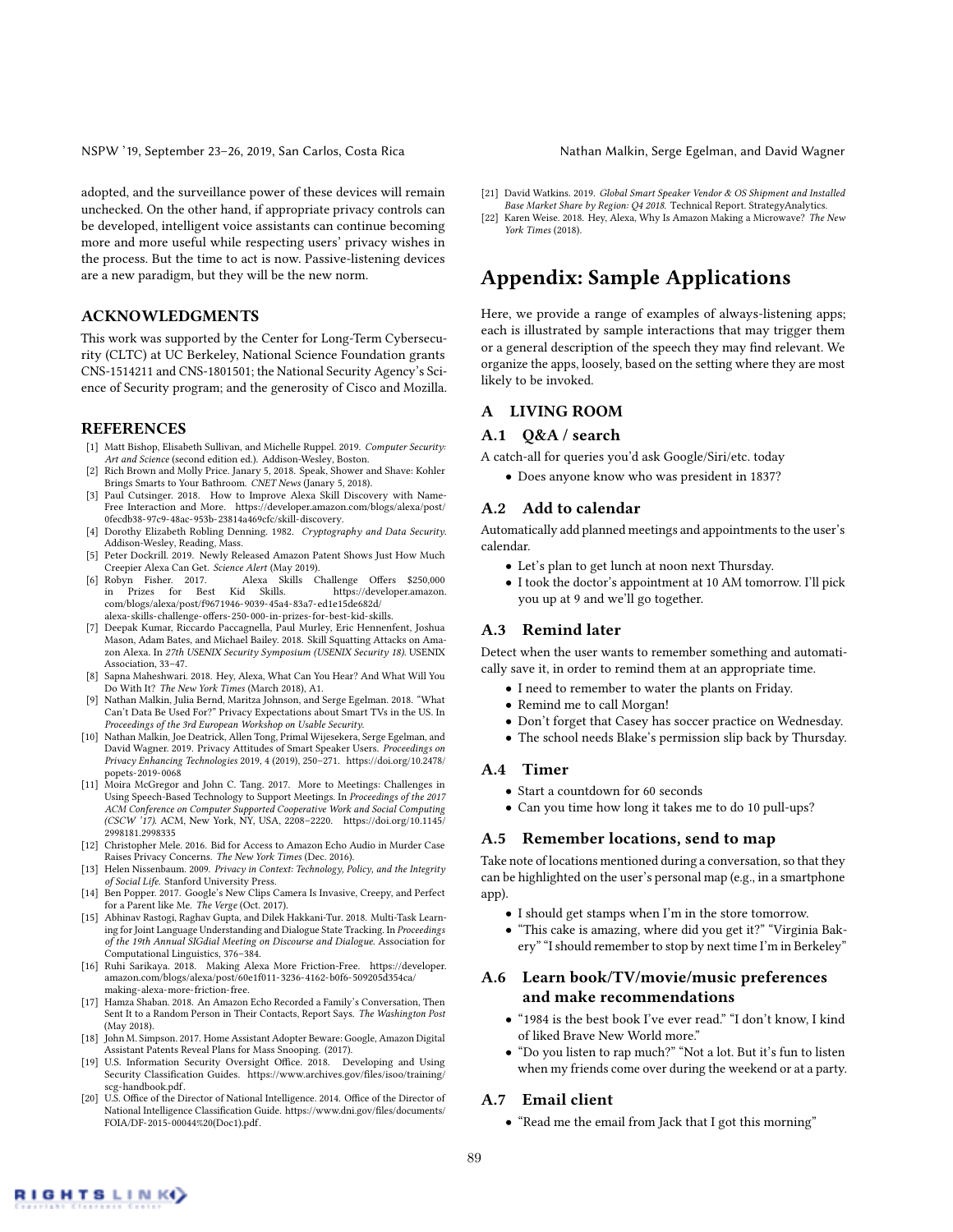• "Did I get any new messages?"

### A.8 Shazam

- What's the song playing in the background of this commercial?
- That song was dope! I want to look up the artist later.

#### A.9 Unified music history

Keep a record of any music playing, so that users can recall that information at a later point, or so that it can be used for offering personalized music recommendations.

• Do you remember the name of the track you played for me last night?

### A.10 Change music based on mood in the room

While active, the app could keep track of any (non-sensitive) conversations in the room, perform sentiment analysis on them, then select the next track based on the overall mood of the room.

### A.11 Read books out loud

- Hey AI, read me a book.
- Stop. Hold on.
- Can you repeat the last paragraph?
- Let's start over from the beginning of the chapter.

#### A.12 Trivia quiz

- I want to play a game.
- Okay, what's the largest city in Yukon?
- That's right. Want to hear another question?
- What's the smallest city in Yukon?

#### A.13 Language practice

When a user wants to practice their foreign language skills, the app could serve as their conversation partner, or suggest vocabulary and correct grammar mistakes as the user is talking.

#### A.14 Swear jar

• That's the third time you've said <expletive> today. Your swear jar is up to \$3 now.

#### A.15 Reservation maker

The app would initiate appointments and reservations on behalf of the user.

• "Let's celebrate your birthday at Fentons next week." "Alright, we need a reservation for 6 people"

### A.16 Weather

The app could directly answer queries about the weather, as well as detect when a conversation discusses plans that may be affected by the weather, and offer up the relevant forecast.

- Will it rain tomorrow?
- Do you think I need a coat?
- Is August a good time to go to Thailand?
- [discussing a trip] Are you sure you want to go hiking this weekend? The forecast calls for rain.

Privacy Controls for Always-Listening Devices NSPW '19, September 23-26, 2019, San Carlos, Costa Rica

#### A.17 Trip/travel recommendations

• I really want to get away to some place quiet with a beach for Memorial Day weekend. Can you think of anywhere? I don't want to pay more than a couple hundred dollars for tickets.

### A.18 Health advice

• You seem to be coughing a lot today. The air quality isn't great; there's a lot of pollen. Would you like us to order you some allergy medicine?

#### A.19 Fitness monitor

• We've noticed you've been sitting for a while. Do you want to stand up and walk around for a couple of minutes?

#### A.20 Gift recommendations

• These headphones seem great, I want to get these someday.

### A.21 Track baby's vocabulary

• Cat is your baby's third unique word!

#### A.22 Fact checker

The app could analyze, in real time, the veracity of statements made on TV (or by the speakers on the room).

• [responding to statement on TV] Politifact has rated this claim as False.

# A.23 Artificial memory: kids' names edition

The app would keep track of potentially useful information about friends and acquaintances, such as the names or birthdays of their children.

- - Do you have kids?
	- Yeah, three daughters.
	- Oh wow, I didn't know that! How old are they?
- Well, Drizella is 30, Anastasia is 25, and Ella is 20.

### A.24 Ikea helper

While you're trying to put together Ikea furniture, the app could listen, read instructions out loud, and offers help and suggestions.

#### A.25 Score keeper

The app could gamify household chores by keeping track of children's scores.

• 10 points for Gryffindor!

### A.26 Kid monitor

Detect if a child is shouting, fighting with their sibling, or is "engaging in mischief" [8].

### A.27 Motion detector

The app can detect people's presence in certain rooms of the house, then turn on the heat/AC/light there, while turning it off in other rooms.